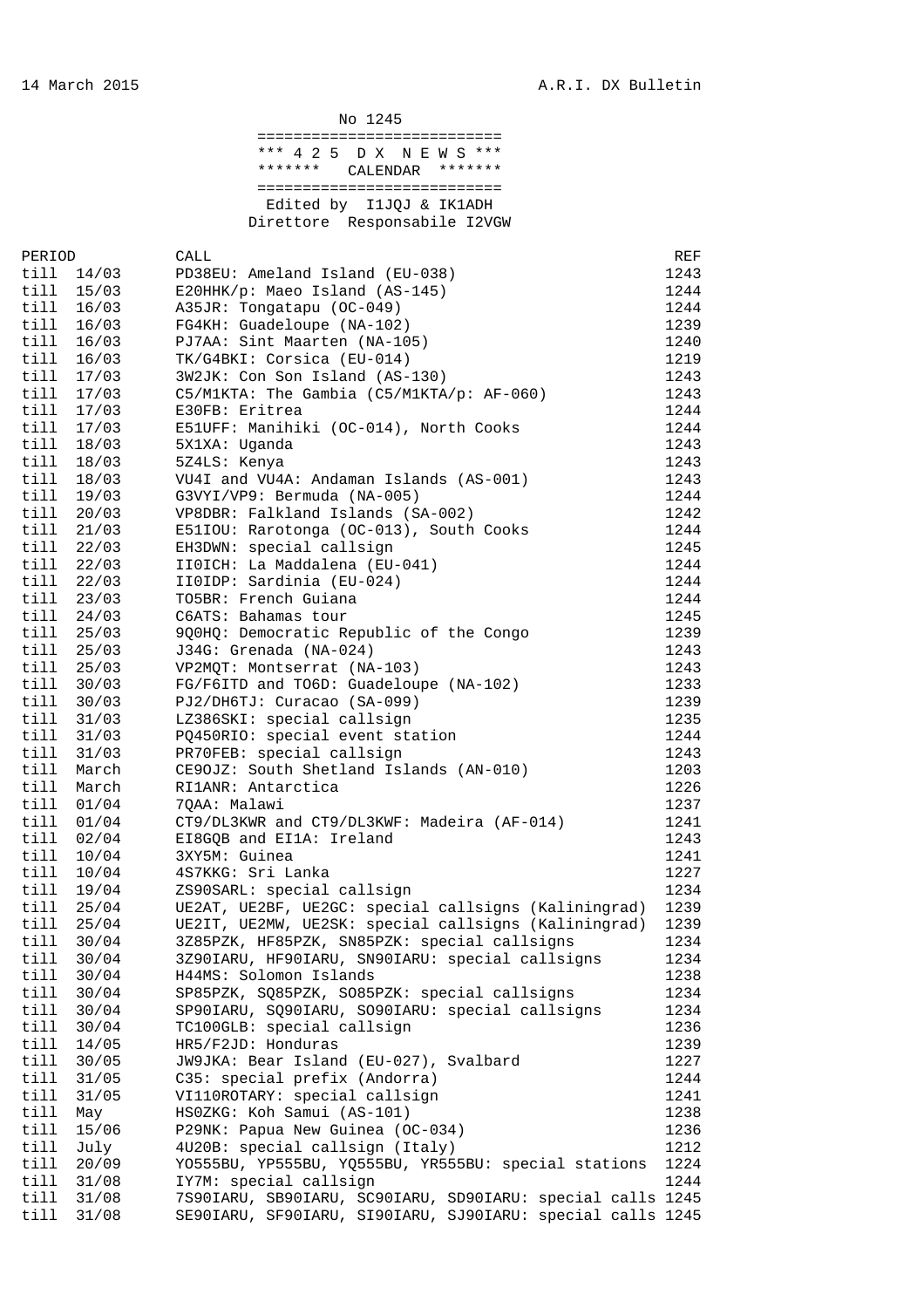| till                               |                | September ZD9A: Gough Island (AF-030)                             | 1229         |
|------------------------------------|----------------|-------------------------------------------------------------------|--------------|
| till                               | 23/11          | 4A5XX: special callsign                                           | 1229         |
| till                               | 27/11          | 4U0ITU: ITU HQ                                                    | 1241         |
| till                               | 31/12          | DJ90IARU: special callsign                                        | 1235         |
| till                               | 31/12          | DK65DARC and DL65DARC: special callsigns                          | 1235         |
| till                               | 31/12          | E50A, E50B, E50J, E50K, E50V: South Cooks (OC-013)                | 1232         |
| till                               | 31/12          | E50D: Aitutaki (OC-083), South Cooks                              | 1232         |
| till                               | 31/12          | E50W: Penrhyn (OC-082), North Cooks                               | 1232         |
| till<br>till                       | 31/12<br>31/12 | EI150ITU: special callsign                                        | 1239         |
| till                               | 31/12          | OU0POLIO: special callsign<br>OU25AEI: special callsign           | 1237<br>1238 |
| till                               | 31/12          | 0Z90IARU: special callsign                                        | 1238         |
| till                               | 31/12          | S61 and 9V50: special prefixes (Singapore)                        | 1239         |
| till                               | 31/12          | YO90IARU, YP90IARU, YQ90IARU, YR90IARU: special calls 1238        |              |
| till                               | 31/12          | YT45 and YU45: special prefixes                                   | 1244         |
| $14/03 - 20/03$                    |                | ZF2UL: Cayman Islands (NA-016)                                    | 1244         |
| $14/03 - 21/03$                    |                | 5P7Z: Romo Island (EU-125)                                        | 1243         |
| 15/03                              |                | N3JS/4: Assateague Island (NA-139)                                | 1245         |
| $15/03 - 16/03$                    |                | H42NT: Bellona Island (OC-123)                                    | 1245         |
| $15/03 - 27/03$                    |                | D44TEG: Sao Tiago (AF-005), Cape Verde                            | 1243         |
| $15/03 - 30/03$                    |                | WOFK/4: Longboat Key (NA-034)                                     | 1244         |
| $15/03 - 15/06$                    |                | JG8NQJ/JD1: Minami Torishima (OC-073)                             | 1243         |
| $16/03 - 25/04$                    |                | DU9/ON5SM: Mindanao (OC-130)                                      | 1243         |
| $16/03 - 26/03$                    |                | VP8DXU, VP8QJM, VP8DQE: Falkland Islands (SA-002)                 | 1244         |
| $17/03 - 18/03$                    |                | $VK4/EA3NT: OC-137$                                               | 1240         |
| $18/03 - 30/03$                    |                | 9N: Nepal * by SP2FUD, SP9FIH, SQ9CNN                             | 1245         |
| $18/03 - 27/03$                    |                | A6/DK5ON: United Arab Emirates                                    | 1245         |
| $19/03 - 23/03$                    |                | KH2/JR3CNQ and KH2/JS6RRR: Guam (OC-026)                          | 1239         |
| $19/03 - 27/03$                    |                | VQ9XR: Diego Garcia (AF-006), Chagos Archipelago                  | 1243         |
| $19/03 - 14/04$                    |                | FR/F5MNW: Reunion Island (AF-016)                                 | 1243         |
| $20/03 - 22/03$                    |                | A25GF: Botswana                                                   | 1245         |
| $20/03 - 22/03$                    |                | CV5A: Isla de Flores (SA-030)                                     | 1245         |
| $20/03 - 23/03$                    |                | MJOCFW and MJ5Z: Jersey (EU-013)                                  | 1245         |
| $20/03 - 25/03$                    |                | V63KI: Pohnpei (OC-010), Micronesia                               | 1244         |
| $20/03 - 27/03$                    |                | VK7AN/VK9 and VK7YUM/VK9: Norfolk Island (OC-005)                 | 1245         |
| $20/03 - 31/03$                    |                | CT9/UA9CDC: Madeira (AF-014)                                      | 1245         |
| $21/03 - 04/04$<br>$22/03 - 29/03$ |                | 5J0B: San Andres Island (NA-033)<br>TO4C: Martinique (NA-107)     | 1243<br>1243 |
| $25/03 - 27/03$                    |                | YB8RW/3 and YB3MM/p: Masalembu Besar (OC-250)                     | 1245         |
| $25/03 - 04/04$                    |                | C21EU: Nauru (OC-031)                                             | 1237         |
| $25/03 - 20/04$                    |                | DU1/OE3SGU: Luzon Island (OC-042)                                 | 1245         |
| $27/03 - 30/03$                    |                | K5KUA/5: Galveston Island (NA-143)                                | 1245         |
| $27/03 - 09/04$                    |                | V6Z: Chuuk (OC-011), Micronesia                                   | 1242         |
| $28/03 - 26/04$                    |                | PQ150ITU, PV150ITU, PW150ITU: special callsigns                   | 1245         |
| $28/03 - 26/04$                    |                | PX150ITU, ZV150ITU, ZW150ITU: special callsigns                   | 1245         |
| $28/03 - 26/04$                    |                | ZX150ITU, ZY150ITU, ZZ150ITU: special callsigns                   | 1245         |
| $28/03 - 31/03$                    |                | JD1BOW: Chichijima (AS-031), Ogasawara                            | 1244         |
| March                              |                | VP8DOZ: South Georgia Island (AN-007)                             | 1243         |
| 01/04/30/04                        |                | AM#90, AN#90, AO#90: special prefixes                             | 1245         |
| 01/04/30/04                        |                | EG90IARU: special callsign (Spain)                                | 1245         |
| 01/04/30/04                        |                | EH90IARU: special callsign (ES6, EA8, EA9)                        | 1245         |
| $01/04 - 30/04$                    |                | LZ883PI: special callsign                                         | 1235         |
| $03/04 - 06/04$                    |                | PQ0T: Trindade (SA-010)                                           | 1241         |
| $04/04 - 18/04$                    |                | TK90IARU: special callsign (Corsica)                              | 1245         |
| $04/04 - 18/04$                    |                | TO90IARU: special callsign (Martinique)                           | 1245         |
| 05/04                              |                | TM5CW: France                                                     | 1231         |
| $09/04 - 15/04$                    |                | JW/F8DVD: Spitsbergen (EU-026), Svalbard                          | 1237         |
| $13/04 - 19/04$<br>$13/04 - 21/04$ |                | YJ0XG: Port Vila (OC-035), Vanuatu<br>J88PI: Palm Island (NA-025) | 1245<br>1229 |
| $16/04 - 16/06$                    |                | FR/F5PLC: Reunion Island (AF-016)                                 | 1241         |
| $17/04 - 19/04$                    |                | TM90WARD: special callsign (France)                               | 1245         |
| $24/04 - 26/04$                    |                | OE15M: special event station                                      | 1245         |
| $25/04 - 02/05$                    |                | ZF2CI: Cayman Islands (NA-016)                                    | 1237         |
| $01/05 - 30/05$                    |                | TC150ITU: special callsign                                        | 1236         |
| $01/05 - 31/05$                    |                | LZ102SIB: special callsign                                        | 1235         |
| $03/05 - 17/05$                    |                | TM150UIT and TM150ITU: special callsigns (France)                 | 1245         |
| 05/05                              |                | TM5CW: France                                                     | 1231         |
|                                    |                |                                                                   |              |